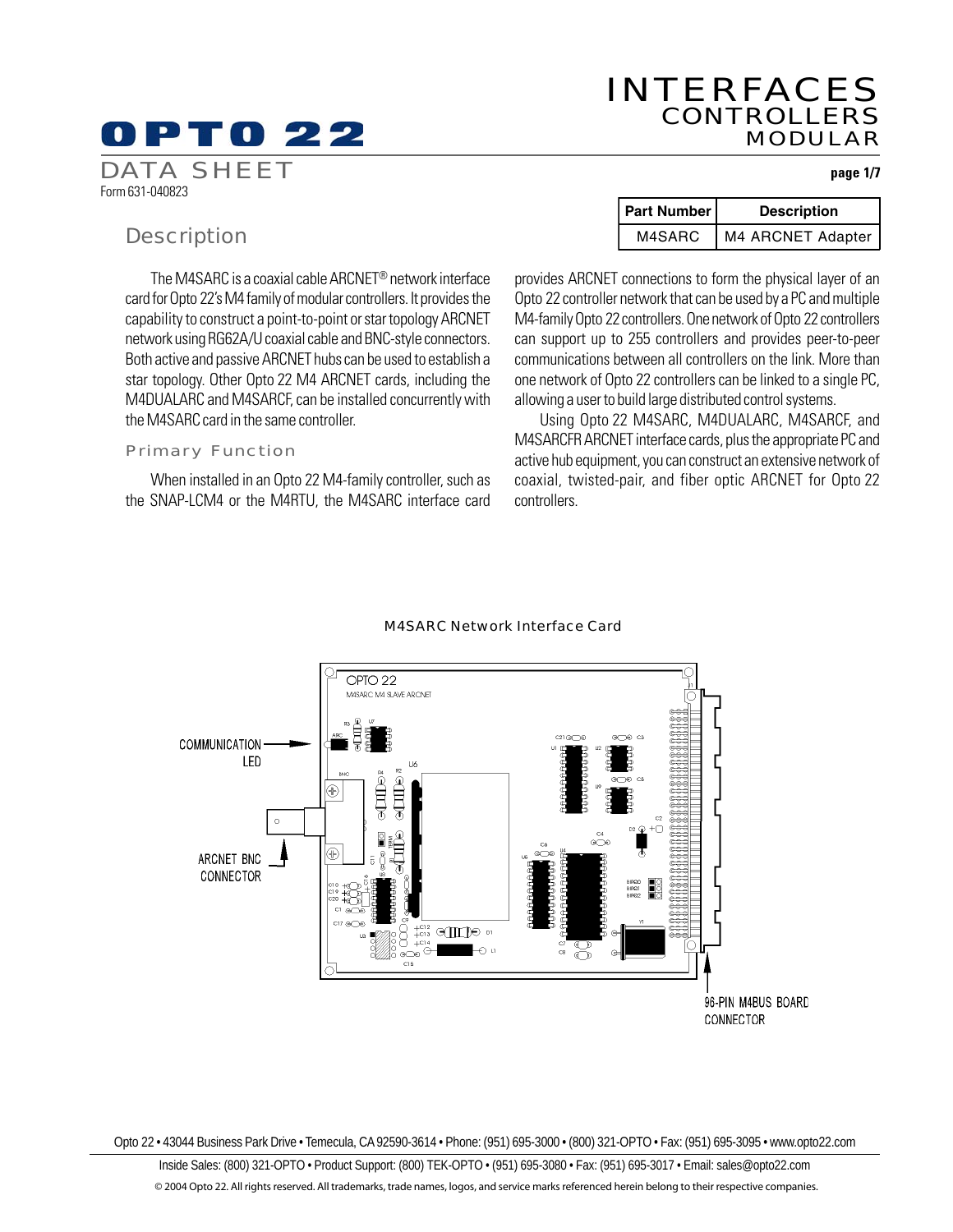**page 2/7**

## Description (continued)

### Advantages

Form 631-040823

DATA SHEET

Speed, distance, and ease of implementation are the significant advantages of an Opto 22 controller network based on coaxial ARCNET. The BNC-style connectors used for coaxial ARCNET also provide easy single-cable network installation. An Opto 22 ARCNET network transfers data at 2.5 Mbps and allows total network distances of up to 20,000 feet. (For data transfer at up to 100 Mbps, consider using an Ethernet network and Opto 22's M4SENET-100 interface card.) Using commercial hubs and repeaters, an ARCNET network of virtually any size can be created.

### **Software**

The M4SARC interface card is designed to work with FactoryFloor, Opto 22's powerful suite of 32-bit industrial automation software for Microsoft® Windows® 95, Windows 98, and Windows NT®. FactoryFloor consists of four integrated components:

- OptoControl™, a graphical, flowchart-based development environment for machine control and process applications
- OptoDisplay™, an intuitive, shared database, humanmachine interface (HMI) and trending package, including alarming
- OptoServer™, a robust, OPC-compliant data server that connects the controller network with the PC network
- OptoConnect™, a bidirectional link between the Opto 22 database in the controller and Microsoft's SQL Server and Access databases.

| Item                                                                                                                                                              | <b>Specification</b>                                                                                    |  |
|-------------------------------------------------------------------------------------------------------------------------------------------------------------------|---------------------------------------------------------------------------------------------------------|--|
| Transfer rate                                                                                                                                                     | 2.5 Mbps                                                                                                |  |
| Termination                                                                                                                                                       | 93 Ohms                                                                                                 |  |
| Address range                                                                                                                                                     | 1 to 255, 0 not used                                                                                    |  |
| Topology                                                                                                                                                          | Star                                                                                                    |  |
| Cable                                                                                                                                                             | <b>RG65A/U</b>                                                                                          |  |
| Connectors                                                                                                                                                        | <b>BNC</b>                                                                                              |  |
| Normal signal levels                                                                                                                                              | 20 VPP output, 7.5 VPP input                                                                            |  |
| Minimum signal levels                                                                                                                                             | 16 VPP output, 6.0 VPP input                                                                            |  |
| Access time                                                                                                                                                       | Deterministic (token passing)                                                                           |  |
| Distances:<br>Total network<br>Active hub to active hub<br>Active hub to M4-series controller<br>Active hub to passive hub<br>Passive hub to M4-series controller | 20,000 ft. (6,096 m.)<br>2,000 ft. (610 m.)<br>2,000 ft. (610 m.)<br>100 ft. (30 m.)<br>100 ft. (30 m.) |  |
| Power requirement (at 5 VDC)                                                                                                                                      | 140 mA                                                                                                  |  |
| Typical operating temperature                                                                                                                                     | $-20^\circ$ C to 70 $^\circ$ C                                                                          |  |
| Storage temperature                                                                                                                                               | $-40^\circ$ C to 85 $^\circ$ C                                                                          |  |
| Indicators                                                                                                                                                        | Single LED; indicates when a node on the card is addressed                                              |  |

### **Specifications**

Opto 22 • 43044 Business Park Drive • Temecula, CA 92590-3614 • Phone: (951) 695-3000 • (800) 321-OPTO • Fax: (951) 695-3095 • www.opto22.com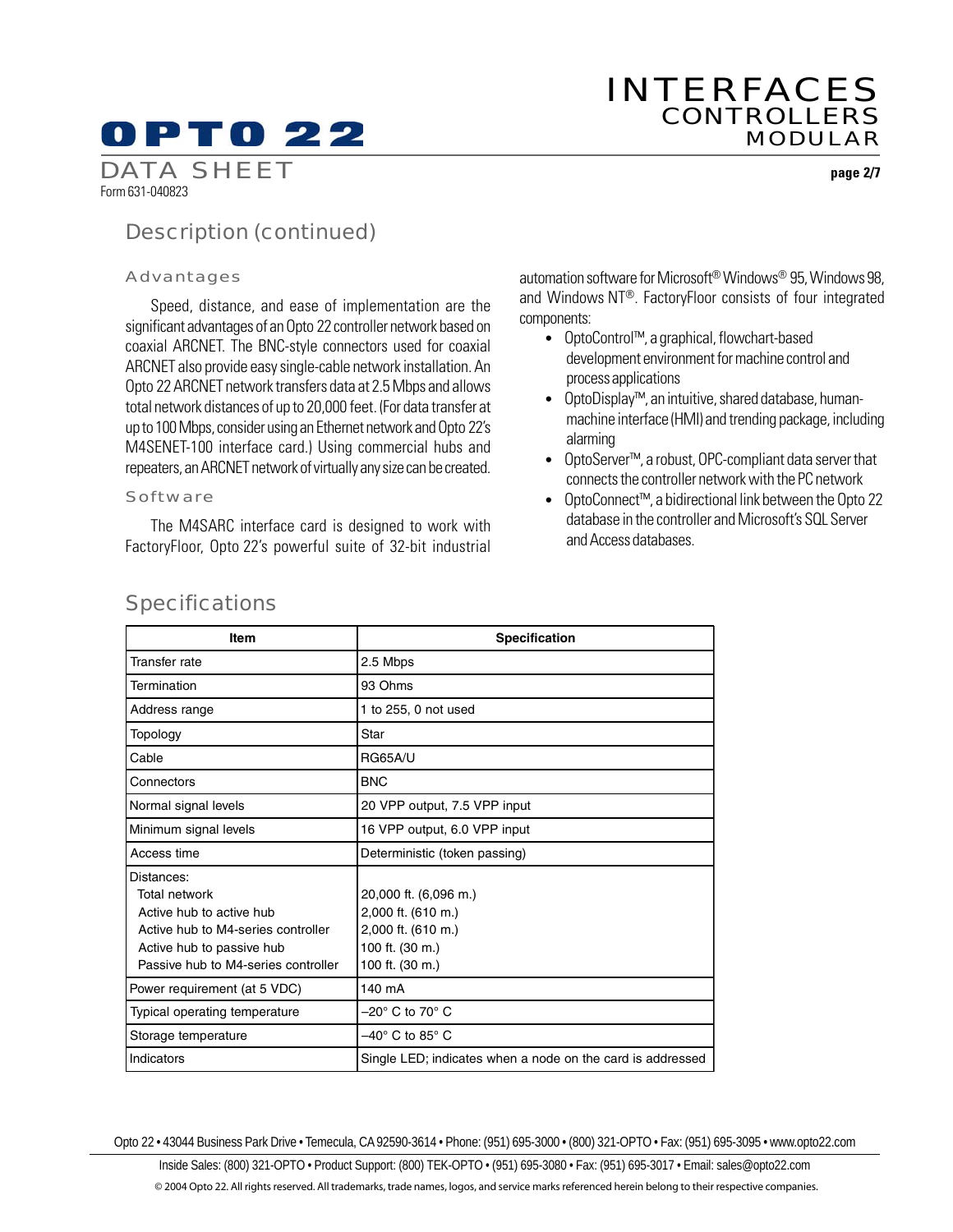

## INTERFACES **CONTROLLERS** MODULAR

**page 3/7**

### M4SARC System Architecture

### ARCNET ARCNET COAXIAL COAXIAL CABLE CABLE ACTIVE OR  $| \circledcirc |$  $\circledcirc$ O  $^{\circledR}$ PASSIVE HUB  $\frac{1}{2}$  $\overline{3}$ LCM4, M4, LCM4, M4, M4RTU OR M4I/O M4RTU OR M4I/O

### M4SARC Network Configuration

### Installation

The M4SARC interface card can be installed in an M4-family controller with other Opto 22 M4 ARCNET cards such as the M4DUALARC or M4SARCF.

**Note:** Before installing and activating the M4SARC, terminate all unused ARCNET nodes and nodes located at the physical end of the ARCNET network. This termination is required for the controller and the interface card to operate correctly.

#### Preparing the Card for Installation

The M4SARC interface card itself has built-in termination and does not need to be terminated.

**Note:** Do not install a terminating jumper on the TERM jumper on the M4SARC card. This jumper is not used, and the interface card will not operate if this jumper is terminated.

Opto 22 • 43044 Business Park Drive • Temecula, CA 92590-3614 • Phone: (951) 695-3000 • (800) 321-OPTO • Fax: (951) 695-3095 • www.opto22.com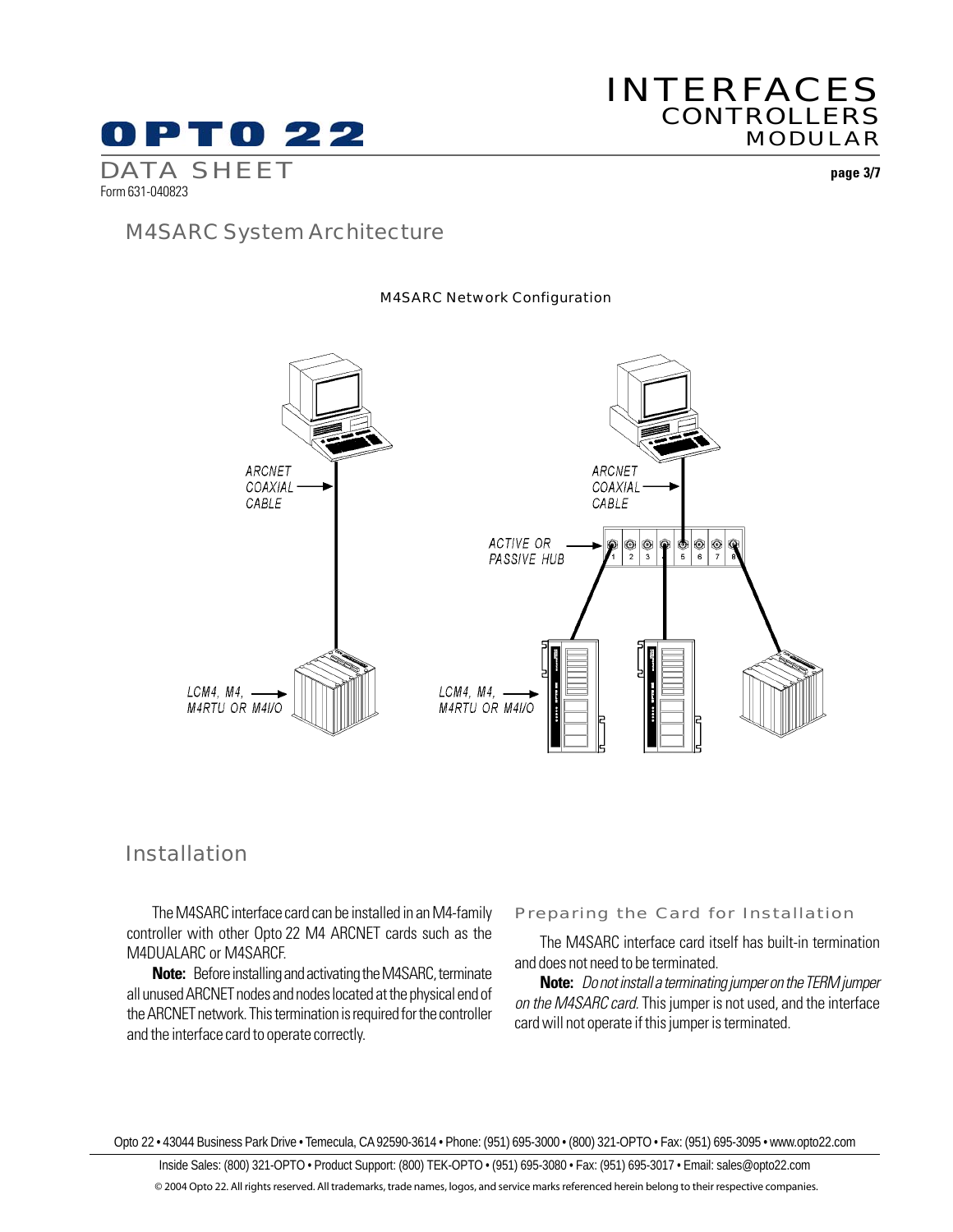## INTERFACES **CONTROLLERS** MODULAR

**page 4/7**

DATA SHEET Form 631-040823

## Installation (continued)

### Inserting the Card in an M4-Family Controller (except SNAP-LCM4)

- 1. Turn off the controller.
- 2. Select an unused M4BUS expansion slot and remove the end cap. End caps are located below the serial connectors, as shown in the illustration below.

Each end cap is held in place by two screws located on the side panel, adjacent to each end cap. Save these

screws after you remove them. To correctly align the interface card, you may need to remove additional end caps from the controller.

- 4. Align the edges of the M4SARC card with the U-channels on the sides of the selected expansion slot, and then slide the card in until it is seated firmly in the M4BUS connector.
- 5. Use the screws from the original end cap to attach the included M4SARC end cap to the M4-family controller.



### M4RTU Controller

Opto 22 • 43044 Business Park Drive • Temecula, CA 92590-3614 • Phone: (951) 695-3000 • (800) 321-OPTO • Fax: (951) 695-3095 • www.opto22.com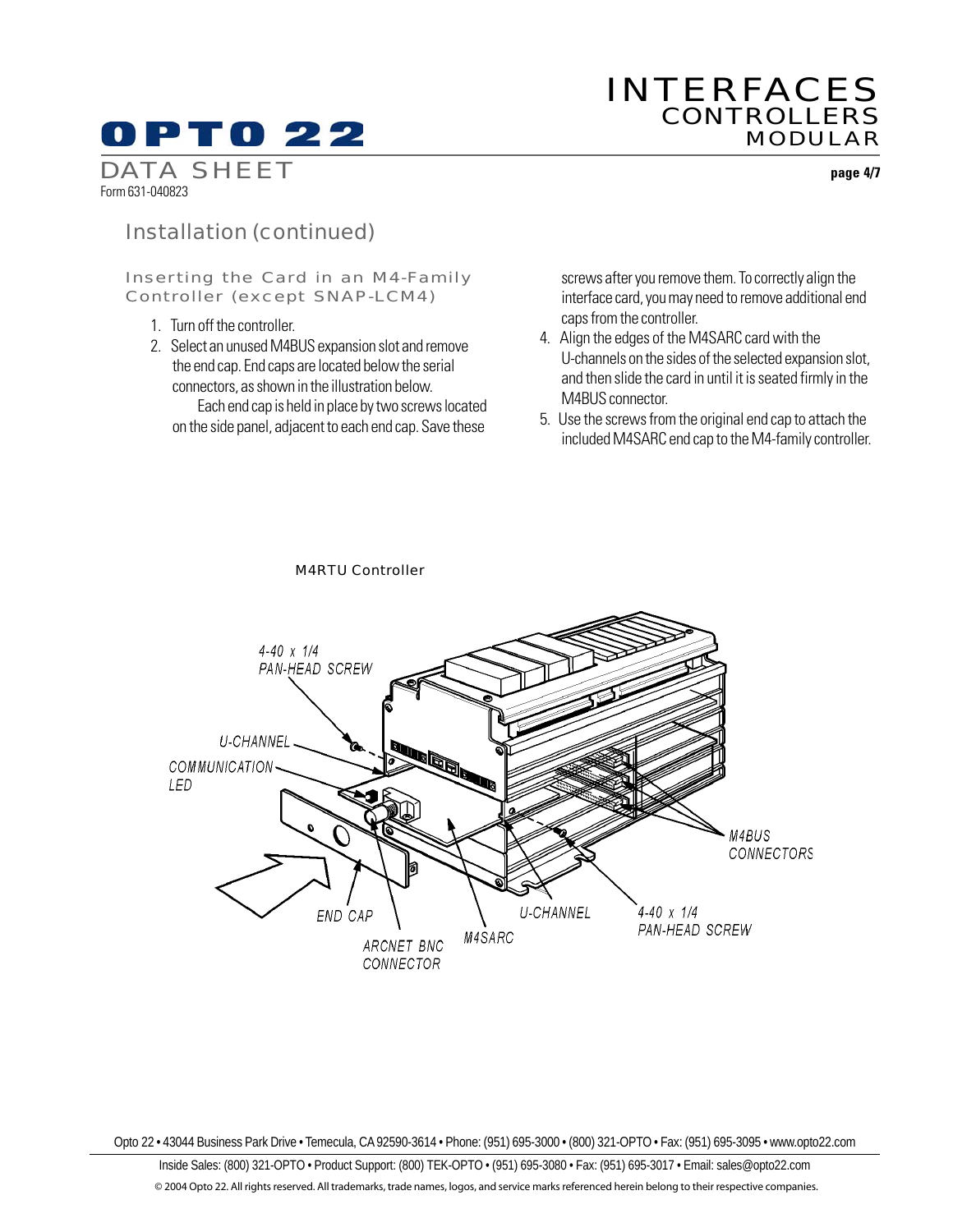## INTERFACES **CONTROLLERS** MODULAR

DATA SHEET Form 631-040823

Installation (continued)

Inserting the Card in a SNAP-LCM4 Controller

- 1. Turn off the controller.
- 2. Select an unused M4BUS expansion slot and remove the cover plate. Cover plates are located to the left of the serial connectors on the top of the SNAP-LCM4, as shown in the illustration below. Each cover plate is held in place by two thumbscrews. Save these thumbscrews after you remove them.
- 4. Align the edges of the M4SARC card with the U-channels on the sides of the selected expansion slot, and then slide the card in until it is seated firmly in the M4BUS connector.
- 5. Use the thumbscrews from the original cover plate to attach the included M4SARC cover plate to the SNAP-LCM4 controller.



Opto 22 • 43044 Business Park Drive • Temecula, CA 92590-3614 • Phone: (951) 695-3000 • (800) 321-OPTO • Fax: (951) 695-3095 • www.opto22.com

Inside Sales: (800) 321-OPTO • Product Support: (800) TEK-OPTO • (951) 695-3080 • Fax: (951) 695-3017 • Email: sales@opto22.com © 2004 Opto 22. All rights reserved. All trademarks, trade names, logos, and service marks referenced herein belong to their respective companies.

**page 5/7**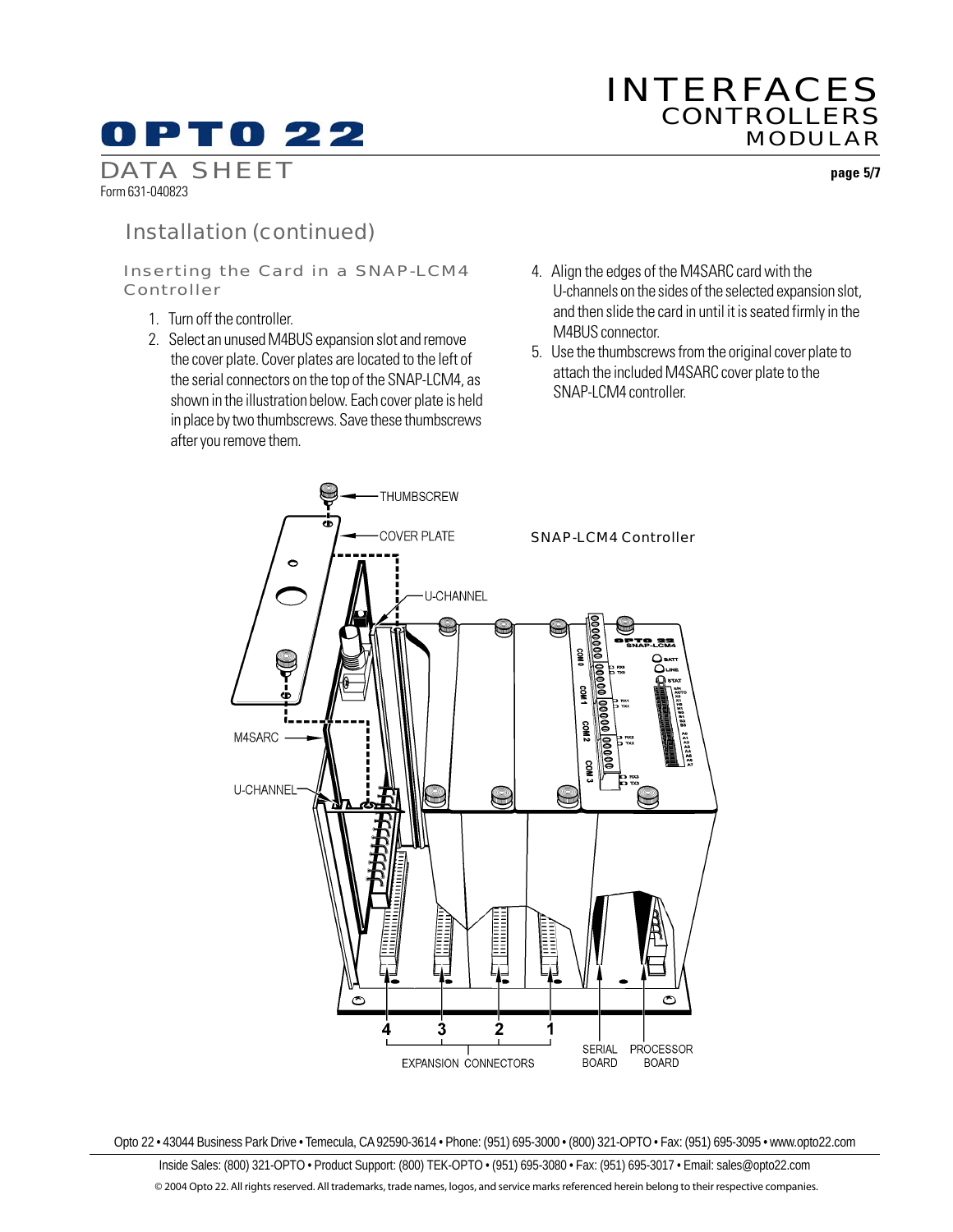**page 6/7**

DATA SHEET Form 631-040823

## Installation (continued)

### Connecting the Controller to a Network

To connect the M4-family controller to an Opto 22 controller network, attach the appropriate RG62A/U coaxial cable to the M4SARC card's BNC-style connector.

### Setting ARCNET Host Port Jumpers

To configure your controller to use the M4SARC interface card, change controller jumper settings to match those shown in the table below.

**Warning:** Jumpers must be set correctly for the M4SARC card to operate. Verify your jumper settings carefully before turning on the controller.

The host jumpers on the controller determine which host port is used for ARCNET communication when the controller is powered up or reset. Only the lowest numbered ARCNET port in the controller can be a host port. For example, if an M4SARC coaxial ARCNET card and an M4DUALARC twisted-pair card are both installed in a controller (with host port jumpers set for ARCNET), the coaxial ARCNET port on the M4SARC card will be the host port because it has the lowest ARCNET port number (4).

If an M4-family controller has jumper settings configured for ARCNET, but an ARCNET card is not installed, COM0 will be the host port by default.

### Setting an ARCNET Node Address

To communicate on an ARCNET network, each M4-family controller on the network must have a unique node address between 1 and 255. The node address is set using the controller's address jumpers. See the user's guide for your controller for specific information on configuring address jumpers.

### Recommended ARCNET Networking **Hardware**

Opto 22 recommends ARCNET cards and networking components from the following manufacturer:

Contemporary Control Systems, Inc. (CCSI) 2431 Curtiss Street Downers Grove, IL 60515 Phone: (630) 963-7070 FAX: (630) 963-0109 E-mail: info@ccontrol.com Web: www.ccontrol.com (or www.ccontrols.com)

See Opto 22 form 1294 for more information about using Contemporary Control Systems' ARCNET equipment with Opto 22 products, or contact Opto 22 Product Support. Contact information appears at the bottom of the page.

#### Controller Jumper Settings for ARCNET Host Port

|                  | All M4-Family<br><b>Controllers</b><br>Jumpers |     |
|------------------|------------------------------------------------|-----|
|                  |                                                |     |
|                  | H0                                             | Η1  |
| <b>COMO</b>      | In                                             | In  |
| COM <sub>1</sub> | Out                                            | In  |
| <b>ARCNET</b>    | In                                             | Out |
| <b>Ethernet</b>  | Out                                            | Out |

Opto 22 • 43044 Business Park Drive • Temecula, CA 92590-3614 • Phone: (951) 695-3000 • (800) 321-OPTO • Fax: (951) 695-3095 • www.opto22.com

Inside Sales: (800) 321-OPTO • Product Support: (800) TEK-OPTO • (951) 695-3080 • Fax: (951) 695-3017 • Email: sales@opto22.com

© 1997–2004 Opto 22. All rights reserved. All trademarks, trade names, logos, and service marks referenced herein belong to their respective companies.